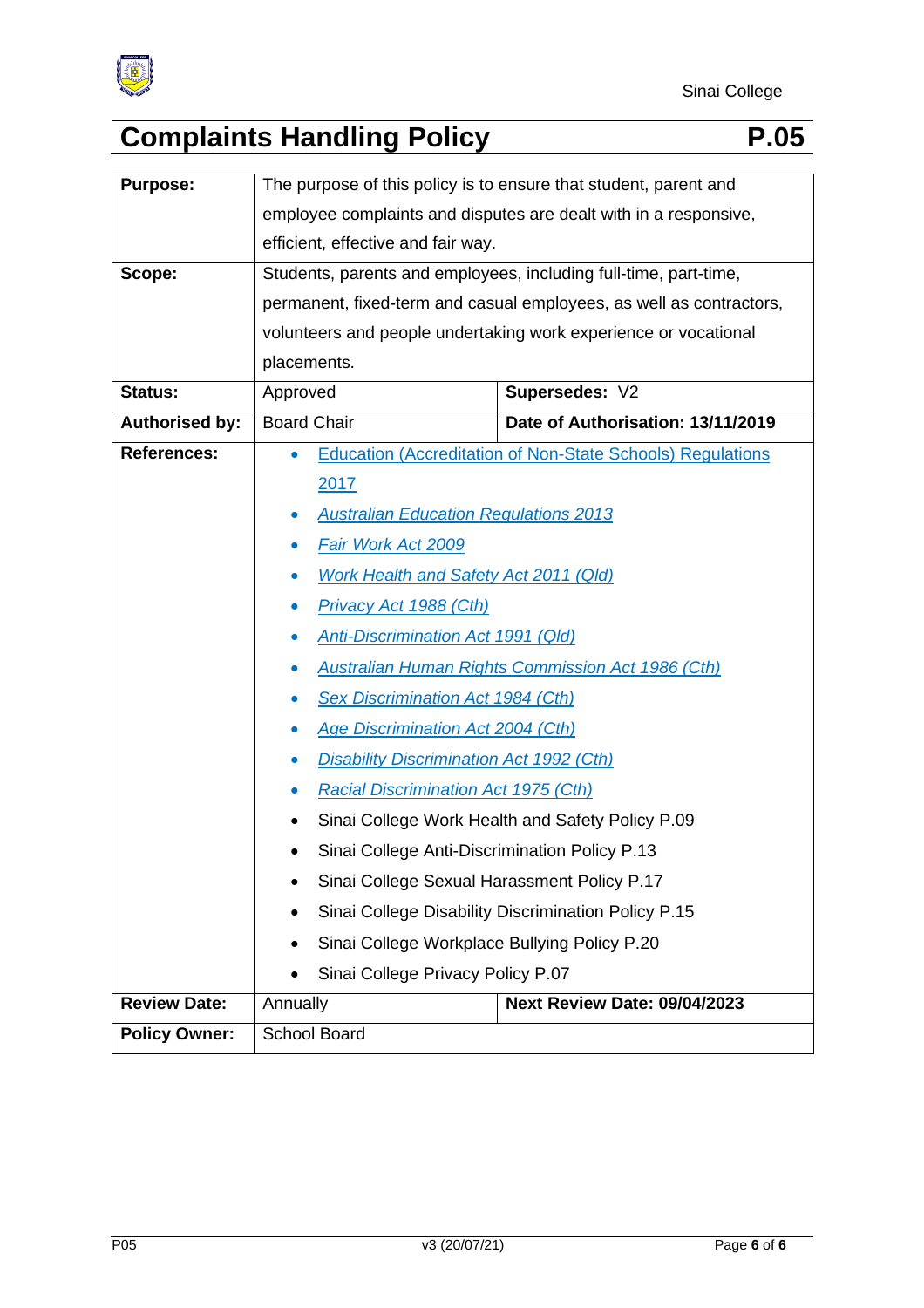

#### **Policy Statement**

Sinai College is committed to ensuring that student, parent and employee complaints are dealt with in a responsive, efficient, and effective and fair way.

Sinai College views complaints as part of an important feedback and accountability process. Sinai College acknowledges the right of students, parents and employees to complain when dissatisfied with an action, inaction or decision of the school and the school encourages constructive criticism and complaints.

Sinai College recognises that time spent on handling complaints can be an investment in better service to students, parents and employees.

### **Complaints that may be Resolved under this Policy**

Sinai College encourage students, parents and employees to lodge promptly any concerns regarding sexual harassment, child protection, discrimination, workplace bullying and privacy breaches as well as more general complaints that include areas such as:

- the school, its employees or students having done something wrong
- the school, its employees or students having failed to do something they should have done
- the school, its employees or students having acted unfairly or impolitely
- issues of student or employee behaviour that are contrary to their relevant code of conduct
- issues related to learning programs, assessment and reporting of student learning
- issues related to communication with students or parents or between employees
- issues related to school fees and payments
- general administrative issues.

Student complaints may be brought by students or by parents on behalf of their children, as appropriate in the circumstances.

#### **Issues Outside this Policy**

The following matters are outside the scope of this policy and should be managed as follows:

- Child protection concerns or risks of harm to children should be dealt with in accordance with the law and the school's *Child Protection and Child Risk Management Policy P.03*.
- Student bullying complaints should be dealt with under the *Student Code of Conduct and Positive Behaviour Management Policy P.16* and the *Student Bullying Policy P.19*.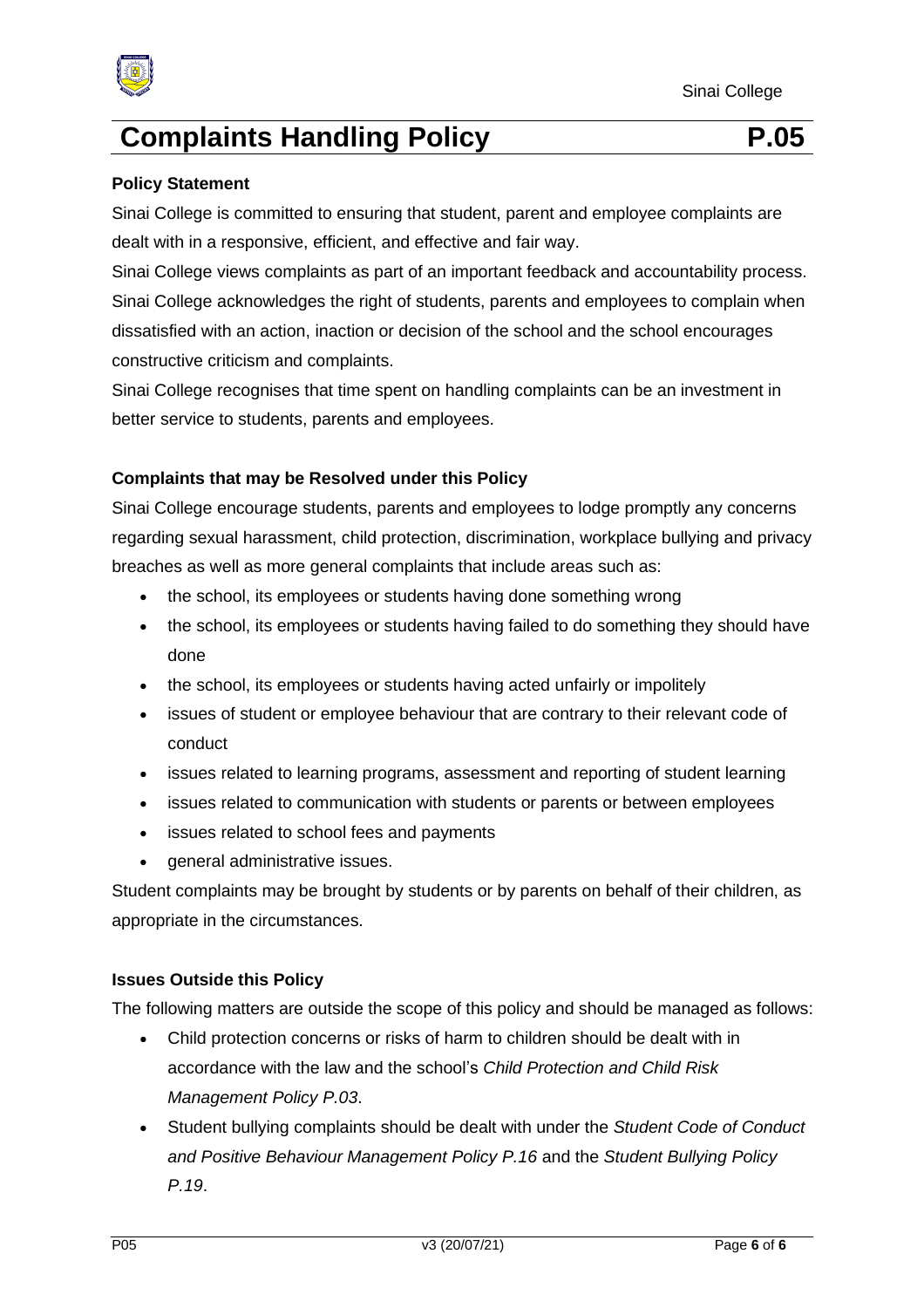

- Student discipline matters, including matters involving suspension or expulsion, should be dealt with under the *Student Code of Conduct and Positive Behaviour Management Policy P.16*
- Employee complaints related to their employment should be directed to their supervisor.
- Student or employee violence or criminal matters should be directed to the Principal who will involve the Police as appropriate.
- Formal legal proceedings.

# **Complaints Handling Principles**

Sinai College is committed to managing complaints according to the following principles:

- complaints will be resolved with as little formality and disruption as possible
- complaints will be taken seriously
- anonymous complaints will be treated on their merits complaints will be dealt with fairly and objectively and in a timely manner
- Sinai College will determine the appropriate person to deal with the complaint in the first instance. Complaints should be resolved with as little formality and disputation as possible
- mediation, negotiation and informal resolution are optional alternatives
- procedural fairness will be ensured wherever practicable, including the right of interested parties to the complaint to be heard
- confidentiality and privacy will be maintained as much as possible
- all parties to the complaints will be appropriately supported
- Sinai College will give reasonable progress updates
- appropriate remedies will be offered and implemented
- provide a review pathway for parties to the complaint if warranted
- complainants, respondents and people associated with them will not be victimised as a result of lodging the complaints and they will not suffer any other reprisals
- the school will keep records of complaints
- the school's insurer will be informed if a complaint could be connected to an insured risk.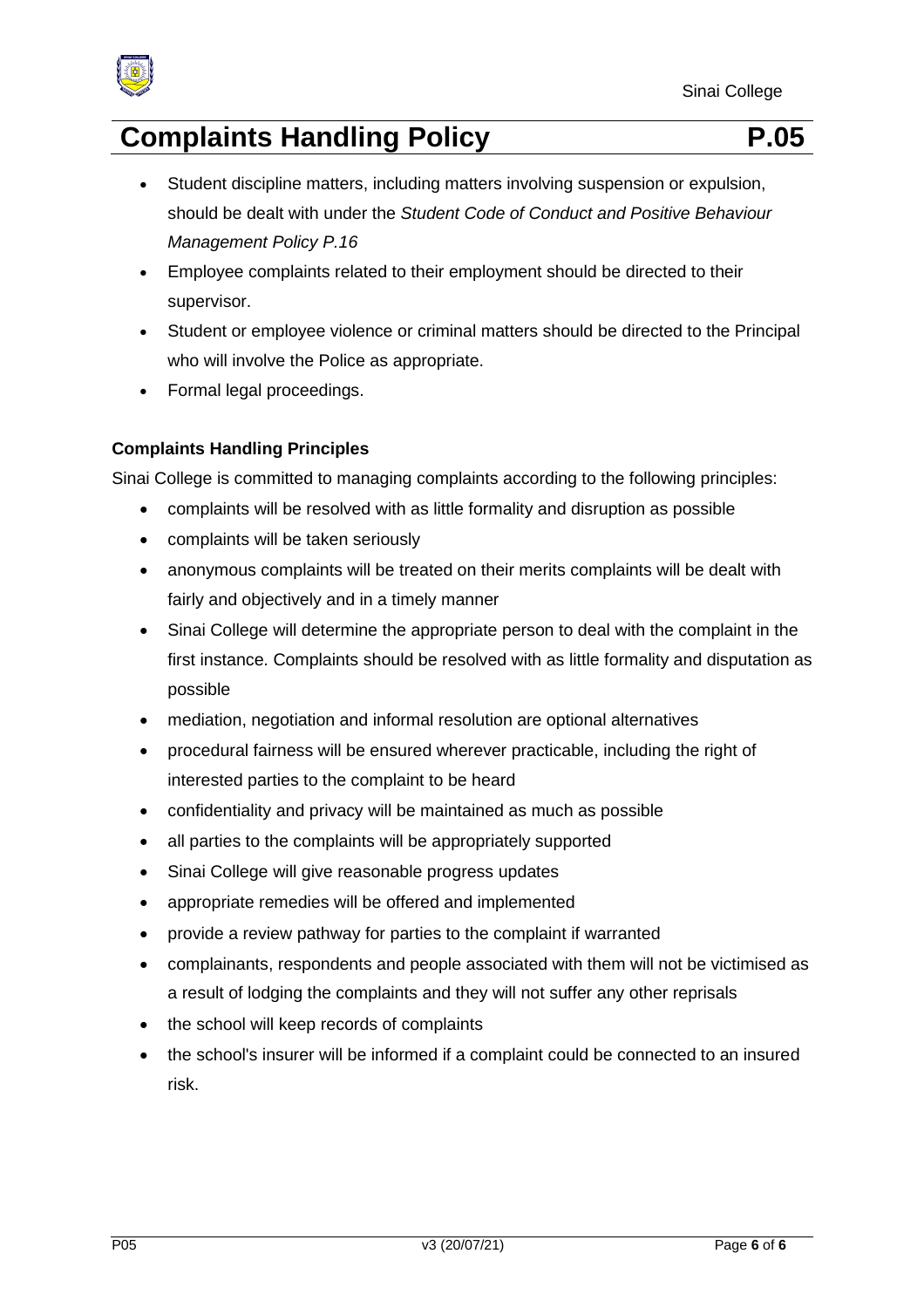

#### **Responsibilities**

#### **School**

The school has the following role and responsibilities:

- develop, implement, promote and act in accordance with the school's *Complaints Handling Policy P.05* and *Complaints Handling Procedure QP.003*
- appropriately communicate the school's *Complaints Handling Policy P.05* and *Complaints Handling Procedure QP.003* to students, parents and employees
- ensure that the *Complaints Handling Procedure QP.003* is readily accessible by staff, students and parents
- upon receipt of a complaint, manage the complaint in accordance with the *Complaints Handling Procedure QP.003*
- ensure that appropriate support is provided to all parties to a complaint
- take appropriate action to prevent victimisation or action in reprisal against the complainant, respondent or any person associated with them
- appropriately implement remedies
- appropriately train relevant employees
- keep records
- conduct a review/audit of the Complaints Register from time to time
- monitor and report to the governing body on complaints
- report to the school's insurer when that is relevant
- refer to the school's governing body immediately any claim for legal redress.

#### All Parties to a Dispute

The complainant and respondent both have the following role and responsibilities:

- apply and comply with the school's *Complaints Handling Policy P.05* and *Complaints Handling Procedure QP.003*
- lodge the complaint as soon as possible after the issue arises
- expect that the complaint will be dealt with fairly and objectively; in a timely manner; with procedural fairness wherever practicable; that confidentiality and privacy will be maintained as much as possible
- provide complete and factual information in a timely manner
- not provide deliberately false or misleading information
- not make frivolous or vexatious complaints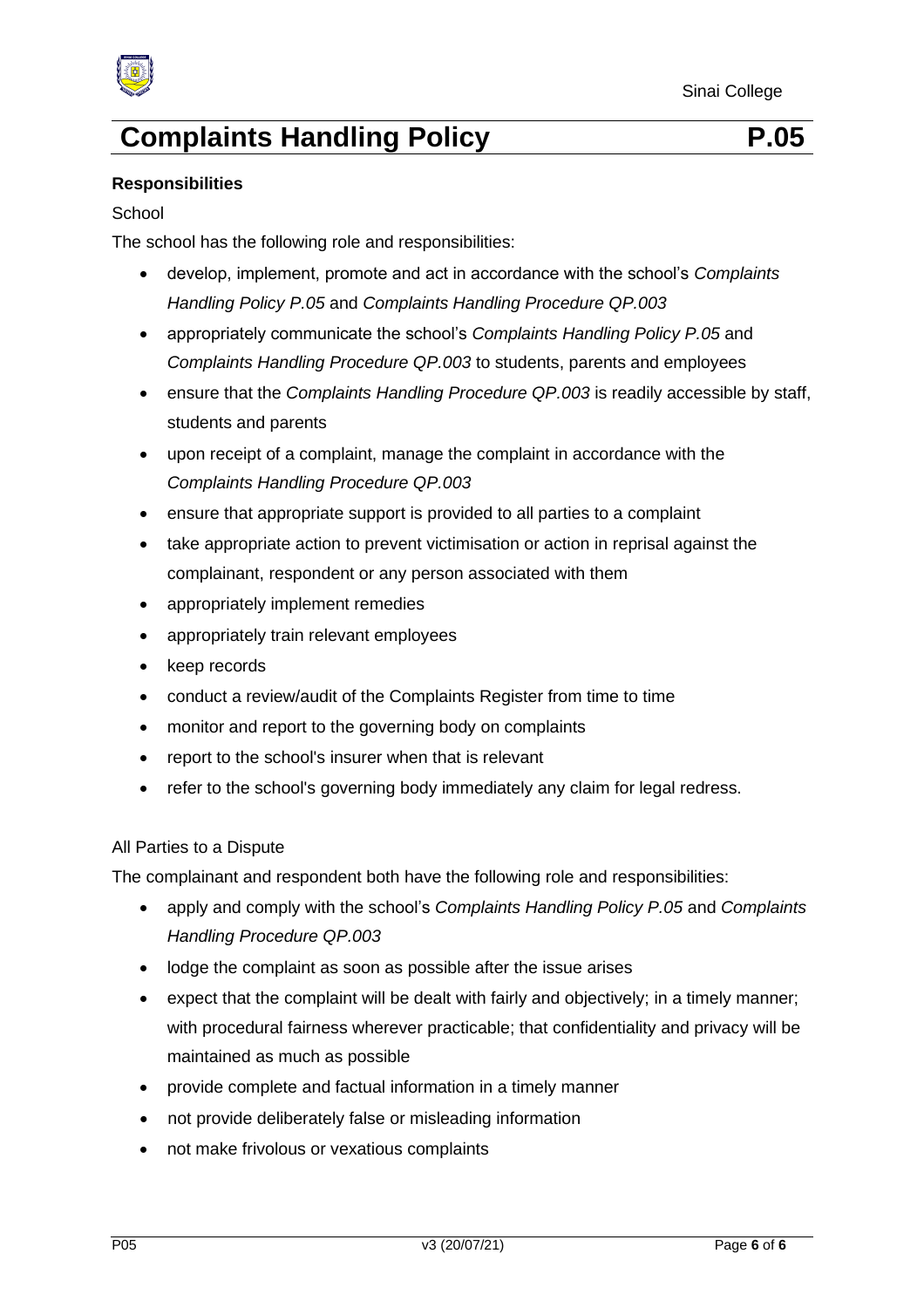

- act in good faith, and in a calm and courteous manner
- act in a non-threatening manner
- to be appropriately supported
- acknowledge that a common goal is to achieve an outcome acceptable to all parties
- recognise that all parties have rights and responsibilities which must be balanced
- maintain and respect the privacy and confidentiality of all parties
- not victimise or act in reprisal against any party to the dispute or any person associated with them.

### Employees Receiving Complaints

Employees receiving complaints have the following role and responsibilities:

- act in accordance with the school's *Complaints Handling Policy P.05* and *Complaints Handling Procedure QP.003*
- inform the party lodging the complaint of how complaints can be lodged, when they should be lodged and what information is required
- provide the complainant with information about any support or assistance available to assist them in lodging their complaint
- provide the complainant with a copy of the school's *Complaints Handling Policy P.05* and *Complaints Handling Procedure QP.003*
- maintain confidentiality
- keep appropriate records
- to forward complaints to more senior employees, including the Principal, as appropriate
- not victimise or act in reprisal against the complainant, respondent or any person associated with them.

Sinai College is committed to raising awareness of the process for resolving complaints at the school, including by the development and implementation of this policy and related procedures, and via the clear support and promotion of the policy and procedures. Sinai College is also committed to appropriately training relevant employees (especially senior staff) on how to resolve complaints in line with this policy and the related procedures.